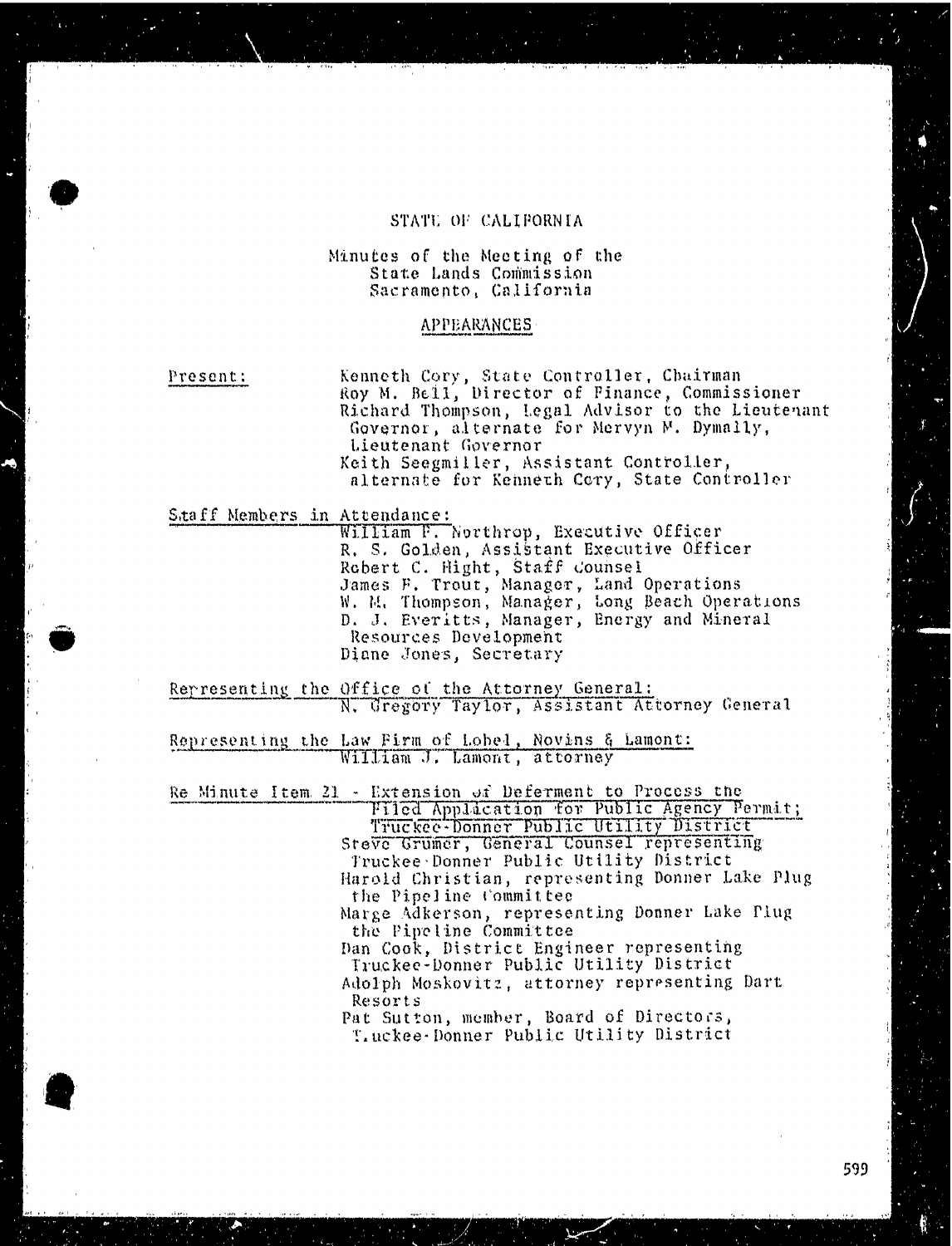Re Minute Item 34 - Mariculture Research Agreement; California Marine Associates Atlantic Richfield Corporation<br>Hugh Staton, representing California Associates Paul Sucato, representing Atlantic Richfield Corporation

Re Minute Item 36 - Authorization of Suit for Ejectment and Collection of Rentals; Eugene D. and Charlotte F. Shea Eugene D. Shea, in pro per

Re Minute Item 44 - Petition for Reconsideration and/or Repeal of Amendments to Regulations of the Lands Commission in 2 Cal. Adm. Article 2, Adopted April 28, Volumetric Rental Alterna David Destino of the law firm of McCu Black, Verleger & Shea, representing Oil and Gas Association Robert Leichtner of the law firm of McCutchen, Doyle, Brown & Enersen, representing Pacific Refining Company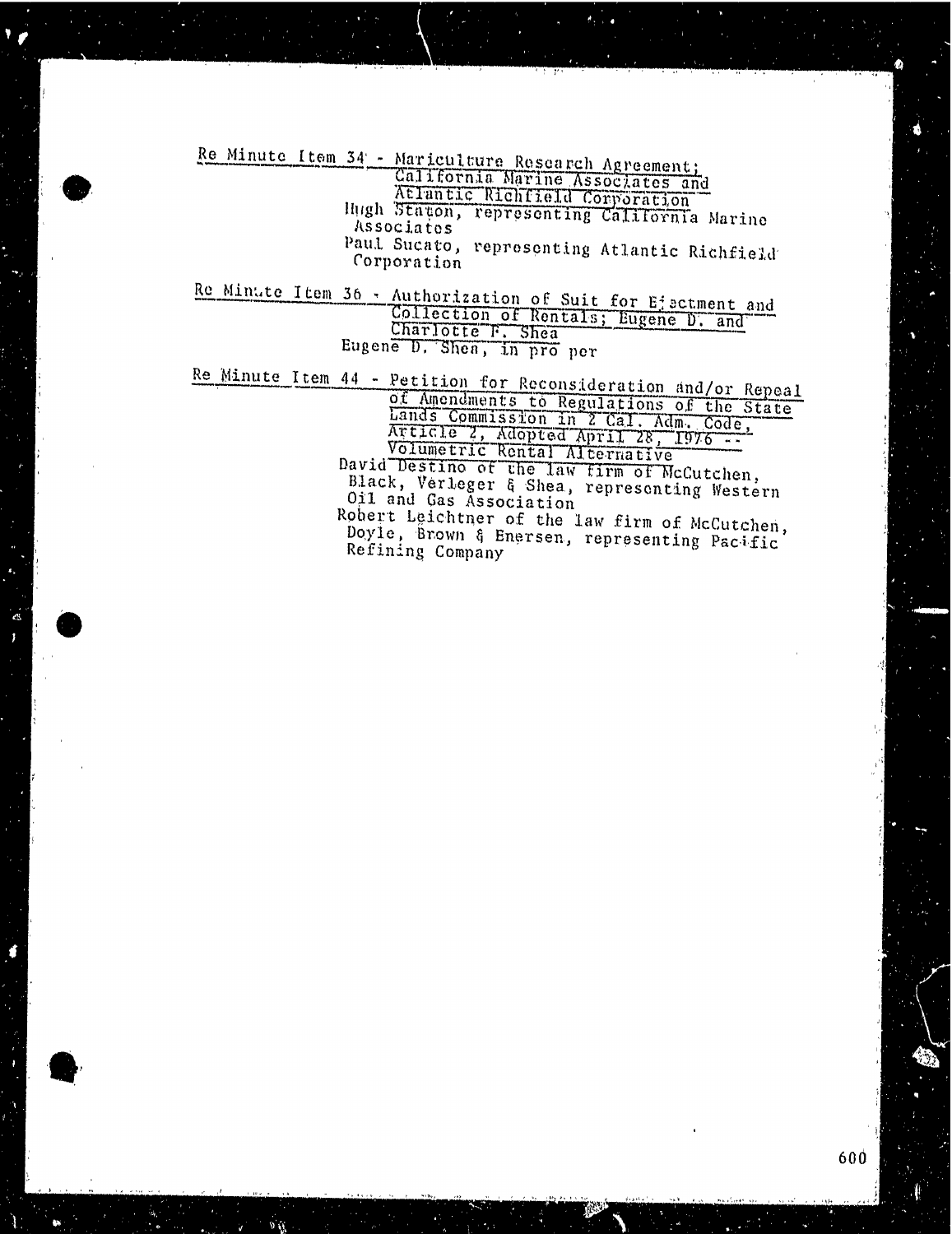#### MINUTES OF THE STATE LANDS COMMISSION MEETING OF MAY 27. 1976

Acting Chairman Roy Bell called the regular meeting of the State Lands Commission to order at 10:05 a.m. State Lands Commission to order at 10:05 a.m. The other members present when the meeting convened included Richard Thompson, alternate for Mervyn M. Dymally, Lieutenant Governor; and Keith Seegmiller, alternate for Kenneth Cory, State Controller, who indicated he would not participate in the

The minutes of the meeting of  $A$ pril 26, 1976, we written.

# EXECUTIVE OFFICER'S REPORT

Before beginning his report, Mr. William F. North Officer, advised the Commission that  $\lim_{n \to \infty} F_n$ . Northrop,  $E_n$ Officer, advised the Commission that Calendar Items 19, 22, 25, 26 and 33 were pulled from the Calendar.

Among the items discussed, Mr. Northern reported that  $\frac{1}{2}$ Brothers Engineering Company had contapp reported that Brothers Engineering Company had contacted the Division and requested permission to take core samples from the California side of the Colorado River. He explained that Williams Brothers is doing field work for Dames & Moore, the firm which is preparing engineering plans and environmental documents for the SOHIO Pipeline Project. Because of the importance of the project and the short time notice given, Mr. Northrop requested that the Commission grant him permission to approve the project at this time. It will then be arought before the Commussion for stated that he had no objection since Assistant Af. The Commission granted permission  $f_{\text{av}}$  and  $\frac{1}{N}$  was a minor prove The Commission granted permission for Mr. Northrop to approve the project. Mr. Northrop's written statement is attached as the project. Mr. Northrop's written statement is attached as

# REPORT BY WILLIAM J. LAMONT

Mr. William J. Lamont, representing the law firm of Lobel, Novans & Lobel, Novans & Lobel, Novans & Lobel, Novans & Lobel, Novans & Lobel, Novans & Lobel, Novans & Lobel, Novans & Lobel, Novans & Lobel, Novans & Lobel, Nov Lamont, reported on the  $F_{\text{EFA}}$  hearing the law firm of of June concerning the Third Stage scheduled inergy Policy and Conservation Act. He has emergency fnergy Policy and Conservation Act. He stated that he has asked for time at both the national hearing in Washington, D.C. and the Los Angeles hearing, the latter scheduled for June 8. Mr. Lamont explained that the Commission has been asked again<br>to reevaluate the effect on production of the possible proposa<br>which will be forthcoming from this Third Stage Hearing. to reevaluate the effect on production of the possible proposals

Attachment: Exhibit "A"

\*NOTE: Chairman Kenneth Cory arrived during consideration Calendar Item 21 and assumed the  $C_1$  and  $C_2$  assumed the  $C_3$ consideration of Calendar Items 22 the Chairmans Commission then considered Calendar Items 24 out of  $\frac{1}{4}$  commission  $\frac{1}{4}$ Commission then considered Calendar Item 44 out of order, after which Chairman Cory left the meeting. The Chair was then returned to Commissioner Bell.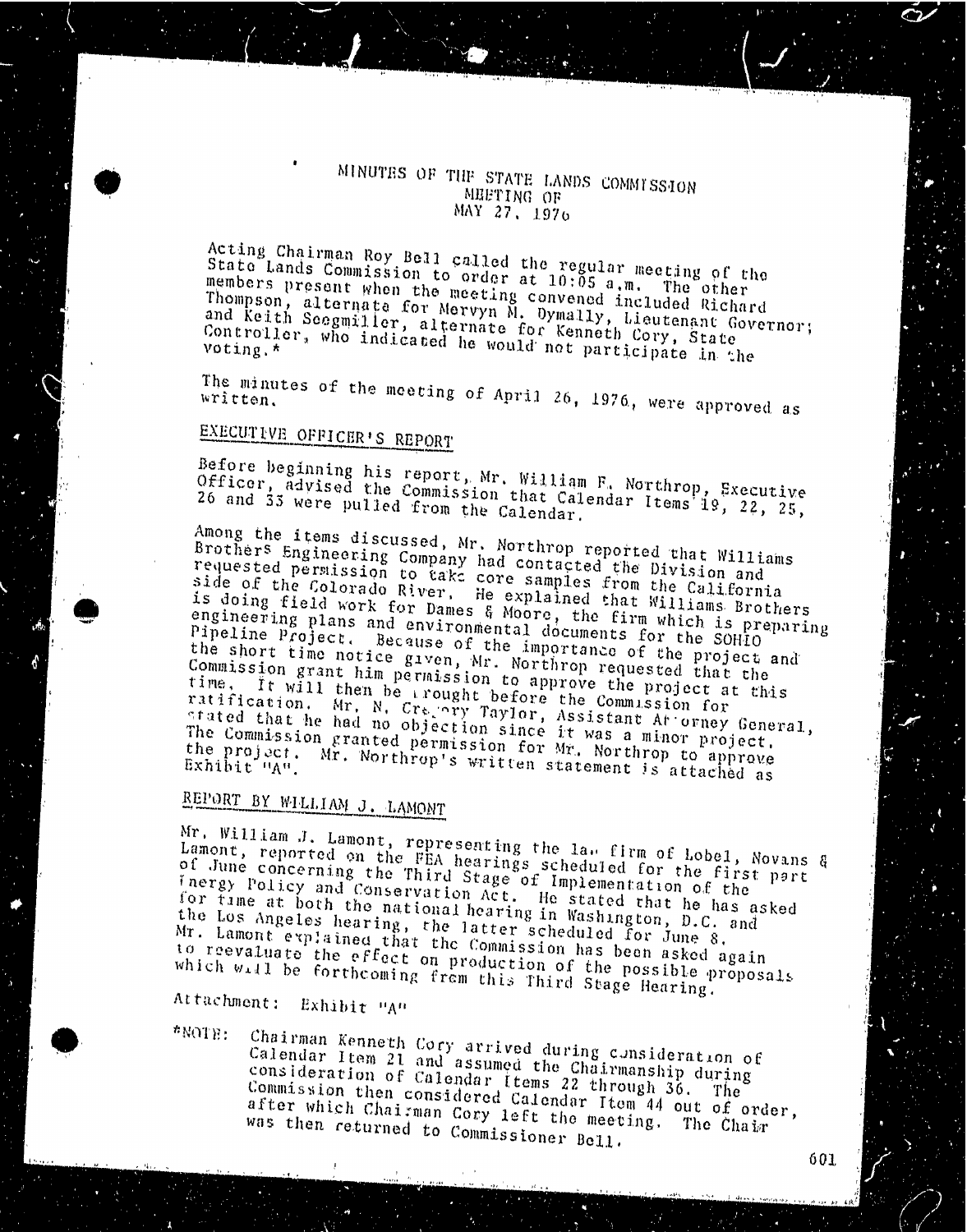## EXHIBIT "A" EXECUTIVE OFFICER'S REPORT BY WILLIAM F. NORTHROP

### BRANDT, SHARP & WITHERSPOON STUDY.

THROUGH EFFORTS OF THE STAFF, F.E.A. GRANT FUNDS IN THE AMOUNT OF \$110, 306 WERE OBTAINED FROM THE STATE ENERGY RESOURCES CONSERVATION AND DEVELOPMENT COMMISSION TO CONDUCT STUDIES TO INVESTIGATE AND INVENTORY ENERGY RESOURCES LOCATED ON STATE LANDS, UPON AUTHORITY OF THE STATE LANDS COMMISSION, THE DIVISION ENTERED INTO AN INTERAGENCY AGREEMENT WITH THE ENERGY COMMISSION ON 'AUGUST 27, 1975, TO PERFORM THE FOLLOWING STUDIES :

- 1. TO DEVELOP PROPOSED REGULATIONS FOR CALIFORNIA DEEP WATER OFFSHORE DRILLING OPERATIONS .
- 2. TO ASSESS THE OIL AND GAS RESOURCES ON CALIFORNIA OFFSHORE LANDS AND SAN PABLO BAY.
- 3. TO DEVELOP EQUIPMENT AND TECHNIQUES FOR MEASURING HEAT FLOW IN THE SEDIMENT AND WATER COLUMN OF WATER BODIES OF STATE LANDS TO EVALUATE THEIR GEOTHERMAL POTENTIAL.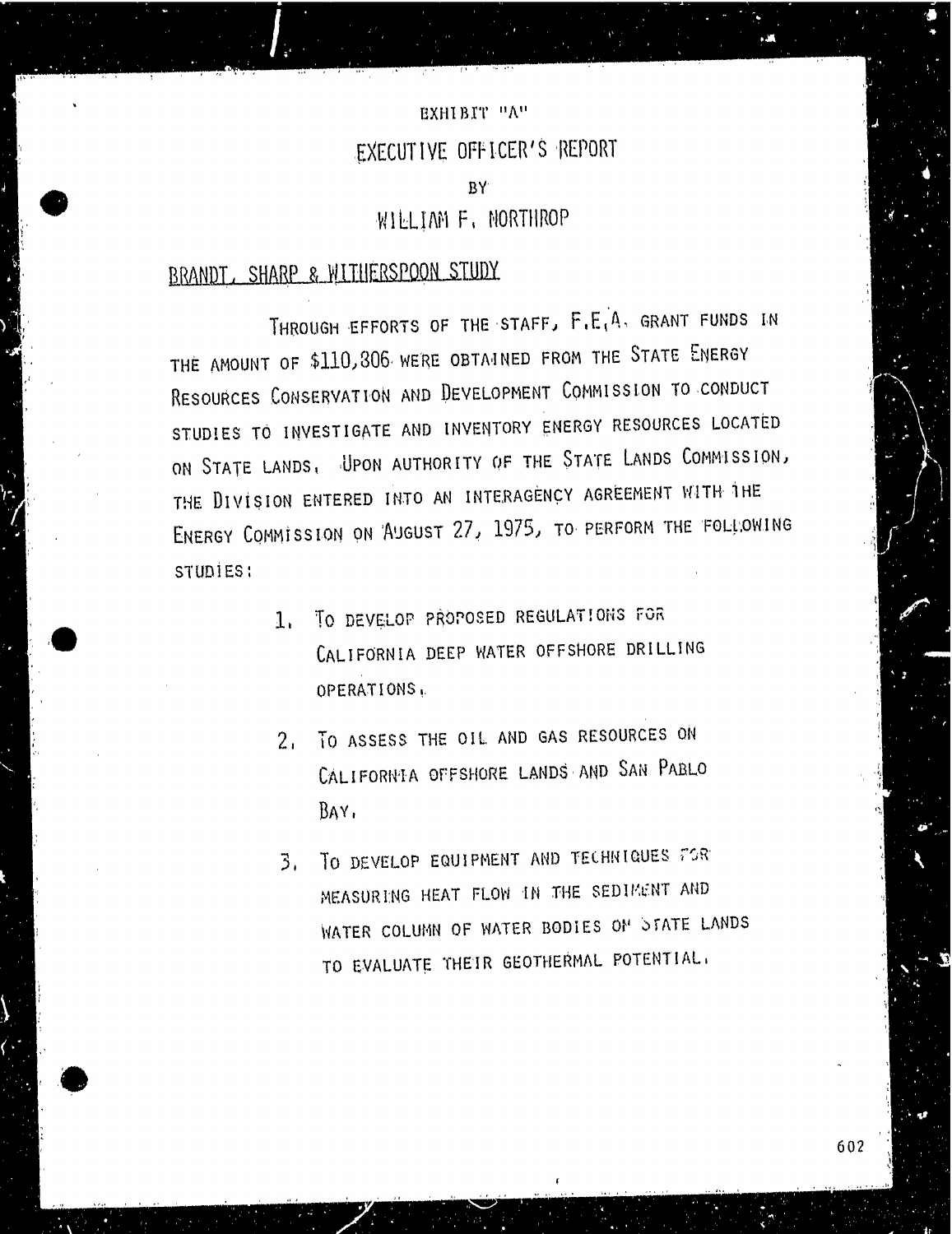TODAY, I WOULD LIKE TO REPORT ON ITEM 1, THE PROPOSED REGULATIONS FOR CALIFORNIA DEEP WATER OFFSHORE DRILLING OPERATIONS, AS THIS STUDY HAS BEEN COMPLETED. THE OTHER TWO STUDIES ARE IN VARIOUS STAGES OF COMPLETION AND WILL BE REPORTED ON AT A LATER MEETING;

-2-

AS YOU KNOW, THE PRESENT DRILLING PROCEDURES OF THE STATE LANDS COMMISSION SPECIFICALLY COVER OPERATIONS FROM FIXED PLATFORMS AND ISLAND STRUCTURES EXISTING ON STATE LEASES. To FURTHER EXPLORE AND DEVELOP EXISTING LEASES, AS WELL AS OTHER STATE OFFSHORE LANDS, IT IS RECOGNIZED THAT DRILLING OPERATIONS WOULD BE CONDUCTED FROM DRILL VESSELS OR JACK-UP TYPE DRILLING PLATFORMS, COMMONLY CALLED "FLOATERS", ALTHOUGH MOST OF THE REQUIREMENTS CONTAINED IN THE EXISTING DRILLING PROCEDURES WOULD APPLY TO FLOATING DRILLING OPERATIONS, THERE ARE PROCEDURAL AREAS AND SPECIFICS TO THESE TYPES OF OPERATIONS NOT PRESENTLY COVERED.

THE STUDY WAS A JOINT EFFORT BY STAFF AND CONSULTANTS, H. BRANDT, R. C. SHARP AND P. A. WITHERSPOON, THE CONSULTANTS WERE RETAINED BY A \$15,000 CONTRACT APPROVED BY THE COMMISSION AND ISSUED IN OCTOBER, 1975. THE STUDY WAS COMPLETED IN MARCH, 1976, AND CONSISTS OF FOUR PARTS, NAMELY (1) TRAINING OF PERSONNEL OF OFFSHORE DRILLING, (2) BLOWOUT PREVENTION SYSTEMS FOR OFFSHORE DRILLING, (3) ADDITIONS TO EXISTING

603

. .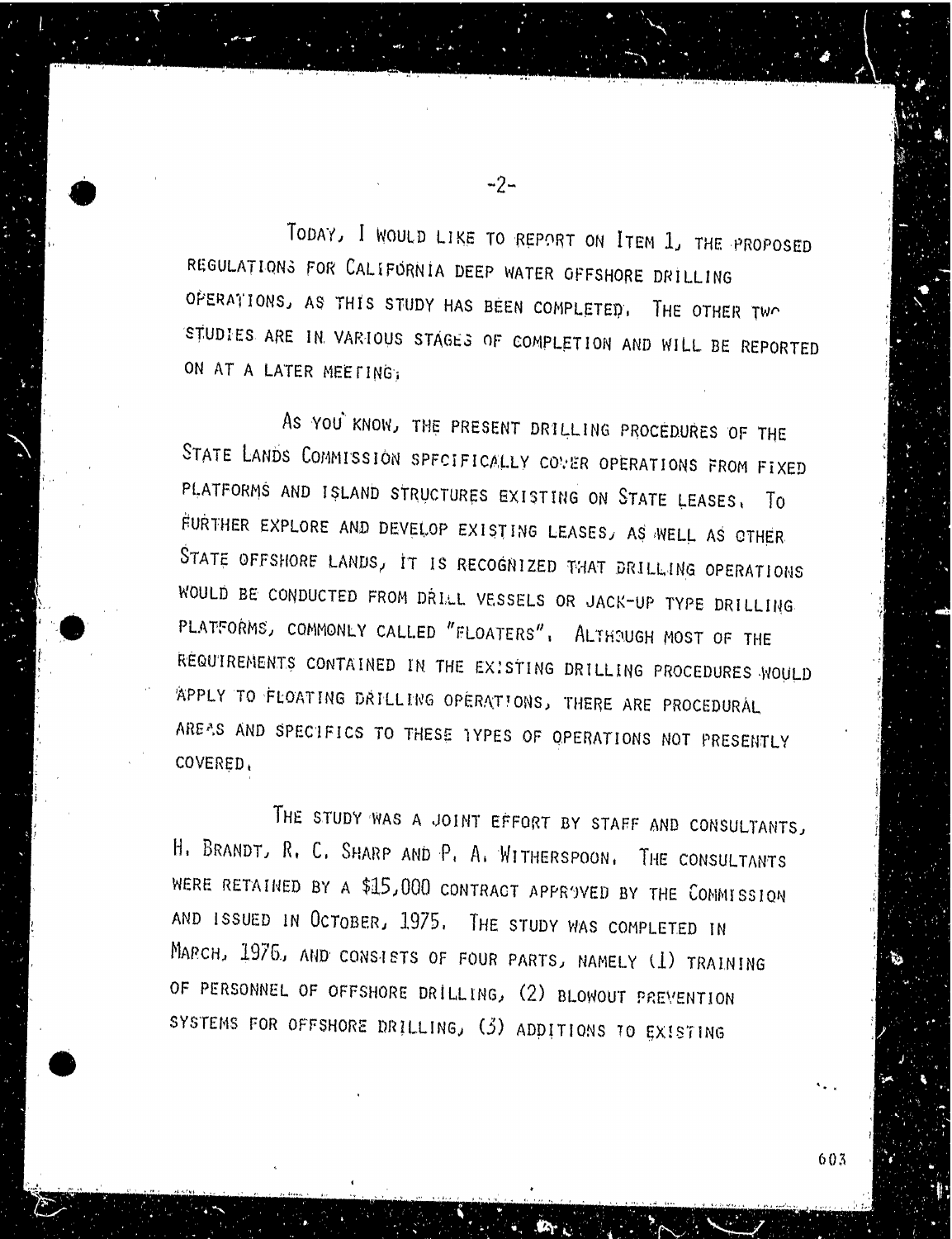REGULATIONS FOR DRILLING AND CASING PROGRAMS FOR OFFSHORE OPERATIONS, AND (4) A PROPOSAL FOR A WORKING CONFERENCE ON SAFETY REGULATIONS FOR DEEP WATER SUBSEA FACILITIES USED IN OIL AND GAS RECOVERY, THE PURPOSE OF THIS CONFERENCE WOULD BE TO DISCUSS THE OPERATION AND SAFETY ASPECTS OF SUBSEA PRODUCTION FACILITIES AND SYSTEMS AS TO PROVIDE AN UNDERSTANDING OF THE PROBLEMS ASSOCIATED WITH THESE OPERATIONS, AND IDENTIFY AREAS IN WHICH SAFETY STANDARDS SHOULD BE DEVELOPED.

-3-

AS TO THE DISPOSITION OF THIS STUDY, THE STAFF PROPOSES TO USE THE INFORMATION CONTAINED THEREIN, TO REVISE THE EXISTING DRILLING PROCEDURES TO PROVIDE THE NEEDED SPECIFIC COVERAGE FOR THE SAFE CONDUCT OF FLOATING DRILLING OPERATIONS., SANTA BARBARA OFFICE

THE DIVISION MAINTAINS A SMALL OFFICE AND LABORATORY IN SANTA BARBARA, THIS SMALL WOOD FRAME HOUSE IS SOME 20 YEARS OLD AND IS LOCATED AT ONE END OF AN EXISTING SHOPPING CENTER, THE PROPERTY IS ZONED  $C-2$ , COMMERCIAL, IT IS A HIGH DEMAND AREA AND OFFERS THE ADDITIONAL ATTRACTION OF HAVING AN EXISTING WATER CONNECTION, NEW WATER HOOKUPS ARE PRESENTLY LIMITED IN SANTA BARBARA.

I HAVE ASKED THE STAFF TO EVALUATE THE CONTINUING NEED FOR THIS OFFICE FACILITY, STAFF WILL ALSO CONSIDER ALTERNATIVES FOR USE OF THE SITE, AMONG THESE IS THE POSSIBILITY THAT OFFICE

604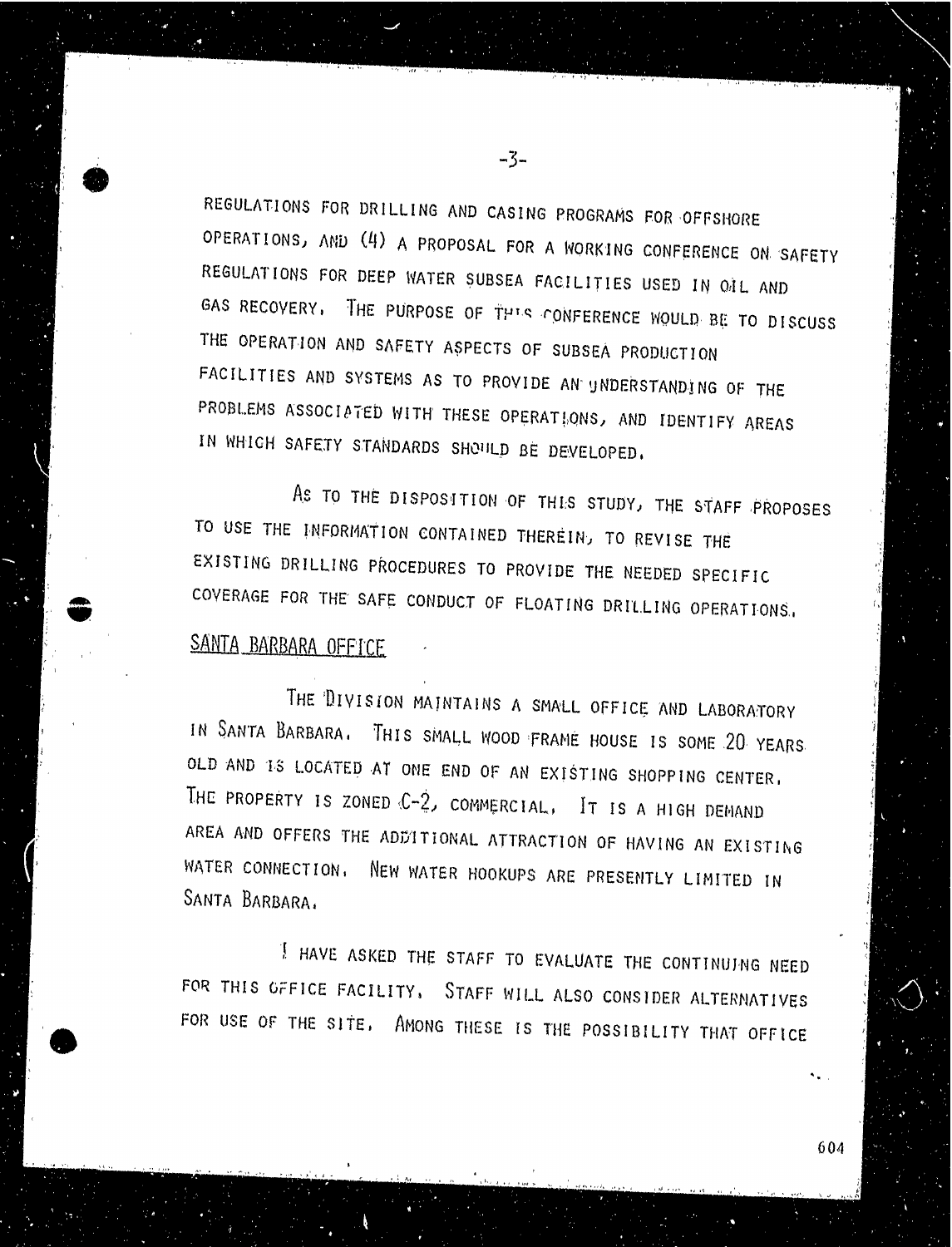DEVELOPMENT PROPOSALS WOULD BE AN ATTRACTIVE APPROACH TO MEETING. BOTH THE NEEDS OF THE STATE AND THOSE OF THE IMMEDIATE COMMUNITY,

-4-

A MORE DETAILED REPORT WILL BE PRESENTED LATER FOR YOUR CONSIDERATION,

### TRESPASS LITIGATION

AFTER COMMISSION AUTHORIZATION, STAFF FILED SUIT AGAINST ALAMAR LANDING TO REQUIRE MR. ALAN LEWE, OWNER OF THE MARINA, TO COMPLY WITH COMMISSION LEASING REGULATIONS OR BE EJECTED FROM SOVEREIGN LANDS, THEREAFTER, MR. LEWE SOLD HIS MARINA TO MR. GARLEN R. MARQUARDSON, IN SETTLEMENT OF THE COMMISSION SUIT, MR. MARQUARDSON HAS NOW OBTAINED A LEASE, AND THE COMMISSION HAS RECEIVED BACK RENT IN THE AMOUNT OF \$2,867. 40.

#### FEA MEETINGS

STAFF HAS REQUESTED TIME FOR A COMMISSION MEMBER TO APPEAR BEFORE THE FEDERAL ENERGY ADMINISTRATION NATIONAL HEARINGS ON THIRD STAGE OF IMPLEMENTATION OF THE ENERGY POLICY AND CONSERVATION ACT ON THE SUBJECT OF ADDITIONAL INCENTIVES OF DOMESTIC CRUDE OIL PRODUCTION. THIS MEETING WILL BE HELD IN LOS ANGELES ON JUNE 8 AND 9. HE HAVE ALSO TAKEN TIME AT THE NATIONAL MEETING IN WASHINGTON, D. C. ON JUNE 2 ON A LIKE PRESENTATION TO BE MADE BY COUNSEL,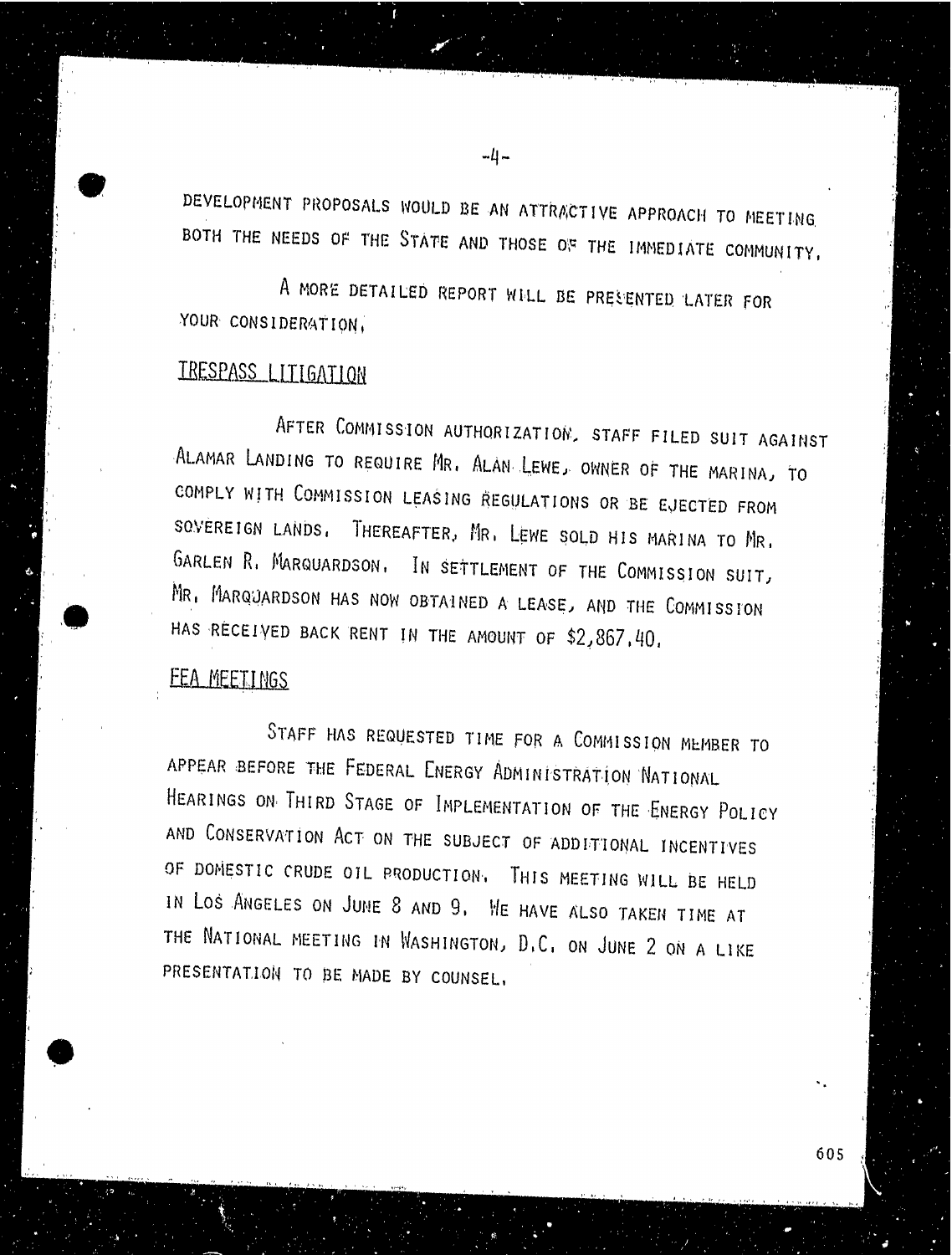# WILLIAMS BROTHERS ENGINEERING COMPANY

WILLIAMS BROTHERS ENGINEERING COMPANY CONTACTED THE LAND TRANSACTIONS UNIT BY TELEPHONE ON MAY 18, 1976, AND REQUESTED PERMISSION TO TAKE THREE 5-INCH BY 30-FOOT CORE SAMPLES FROM THE CALIFORNIA SIDE OF THE BED OF THE COLORADO RIVER, WILLIAMS BROTHERS IS LOING FIELD WORK FOR DAMES & MOORE, WHO ARE PREPARING ENGINEERING PLANS AND ENVIRONMENTAL DOCUMENTS FOR THE SOHIO PIPELINE PROJECT. THE PROPOSED ALIGNMENT IS APPROXIMATELY ONE MILE SOUTH OF THE INTERSTATE 10 CROSSING OF THE COLORADO RIVER NEAR BLYTHE. THE INFORMATION GATHERED FROM THE CORE SAMPLES WILL BE USED IN PREPARATION OF ENGINEERING PLANS AND ENVIRONMENTAL DOCUMENTS, WILLIAMS BROTHERS HAS MADE ARRANGEMENTS WITH THE COAST GUARD FOR CORE SAMPLES TO BE TAKEN EARLY IN JUNE, AND NOTICE TO MARINERS HAS ALREADY BEEN GIVEN.

 $-5-$ 

ORDINARILY. THIS PROJECT WOULD BE HANDLED BY LEASE BUT BECAUSE OF THE SHORT TIME NOTICE WAS GIVEN, AND THE ENVIRONMENTAL DATA COLLECTION NATURE OF THE PROJECT, IT IS RECOMMENDED THAT THE PROJECT BE ALLOWED TO PROCEED AT THIS TIME. DATA COLLECTED WILL BE MADE AVAILABLE TO THE COMMISSION, WILLIAMS. BROTHERS HAS AGREED TO APPLY FOR A PERMIT,

606